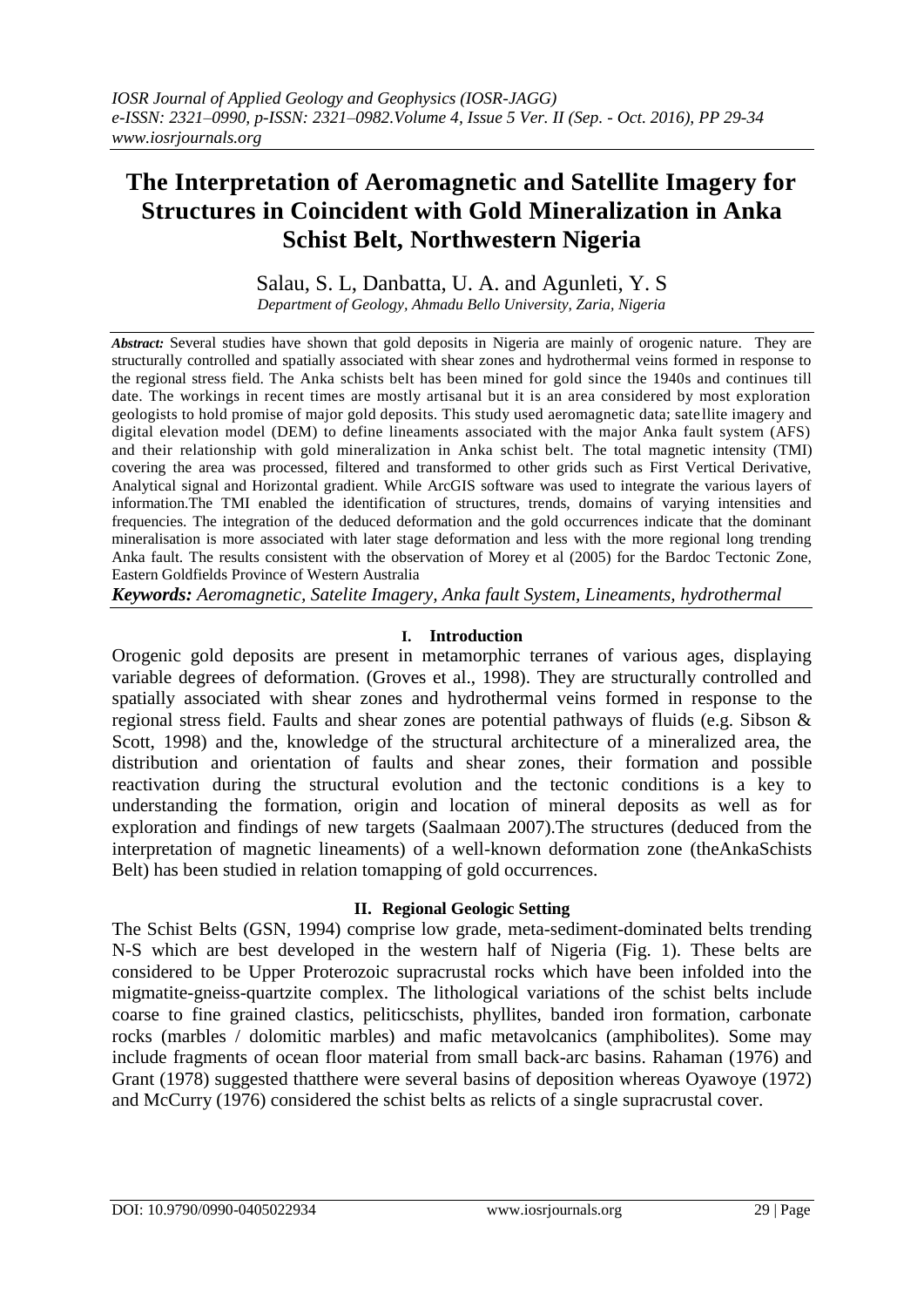

**Fig. 1:** Simplified geological map of the Northern and Southern part of Western half of Nigeria, showing the distribution of the schist belts and the location of major lineaments (modified after GSN, 1994). The schist belts are: 1. Zungeru-Birnin Gwari, 2. Kushaka, 3. Malumfashi, 4. Kazaure, 5. Wonaka, 6. Maru, 7. Anka, 8. Zuru, 9. Iseyin-Oyan River, 10. Ife-Ileshe, 11. Igarra-Kabba-Lokoja, 12. Toto, AYI = Anka-Yauri-Iseyin fault system. KZI = Kalangai-Zungeru-Ifewara fault system.

Olade and Elueze (1979) considered the schist belts to be fault-controlled rift-like structures. Grant (1978), Holt (1982) and Turner (1983), based on structural and lithological associations, suggested that there are different ages of sediments. However, Ajibade et al. (1979) disagree with this conclusion and show that both series contained identical deformational histories. The structural relationships between the schist belts and the basement were considered by Truswell and Cope (1963) to be conformable metamorphic fronts and it was Ajibade et al. (1979) who first mapped a structural break. The geochronology of the schist belts remains problematical although the ages of the intrusive cross-cutting Older Granites provide a lower limit of *ca* 750 Ma. A Rb/Sr age of 1040 + 25 Ma for the Maru Belt phyllites has been accepted as a metamorphic age by Ogezi (1977). The belts are confined to a NNE-trending zone of about 300 km wide with the following localities been mapped in details: Maru, Anka, Wonaka, Igara, Zuru, Kazaure, Kusheriki, Zungeru, Kushaka, Isheyin Oyan, Iwo, and Ilesha where they are known to be generally associated with gold mineralization. Of all these schist belts listed above, the Anka schist belt was considered for this study. Danbatta (2008) compared the structural events of some schist belts in NW Nigeria (Table 1) to indicated similar structural trends. In the Anka schist belt, two deformational episode D1 & D2 was reported by (Holt, 1982) to be NNE-SSW and E-W respectively.

### **III. Material And Methods**

Semi-regional and computer based (structural) mapping make up the majority of the work used for this research. Deductions and interpretations of regional structural patterns within the Anka schist belt were achieved by relying heavily upon macro scale structural relationships defined from the acquisition and interpretation of aeromagnetic data sets obtained from the Nigerian Geological Survey Agency (NGSA). A high resolution aeromagnetic data of 1:50,000 sheets covering the Anka schist belt was used for this interpretation with other data set such as satellite imagery and topographic map and. The flight parameters of the aeromagnetic data are: Flight line spacing (500m), Tie line spacing (2km), Terrain clearance (80m), Flight direction is NW-SE while the Tie line direction is NE-SW. The basic tools used in the interpretation were: Oasis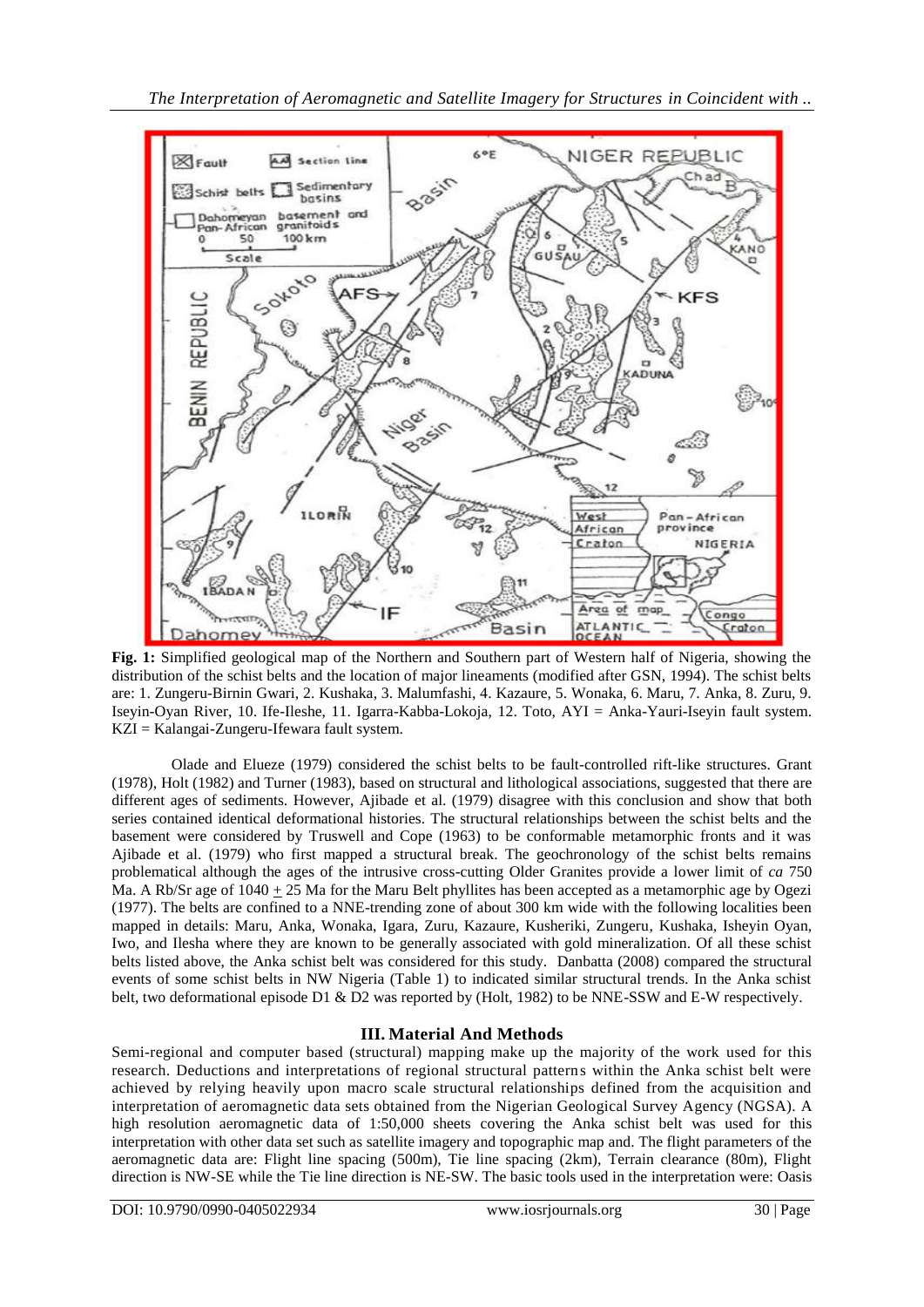Montaj software by geosoft with associated extensions of the package such as MAGMAP, SED, SPI, etc. The original total magnetic intensity (TMI) grid was processed, filtered and transformed to other grids such as First Vertical Derivative, Analytical signal, Horizontal gradient, SPI depth etc. The ArcGIS software by ESRI was used to relate and overlay various layers of information, such as magnetic data during interpretation. This was performed on screen in the ArcMap. Interpretation methodology consists of inspection of computer screen and hard-copy images, maps of the aeromagnetic data (TMI), first vertical derivative (1VD), analytical signal, SPI Depth to magnetic sources map, Bouguer anomaly map, SRTM map and other relevant data for detail quantitative and qualitative study. The TMI enabled the identification of structures, trends and domains of varying intensities and frequencies. It is a combination of both regional and residual signatures (fig. 2 & 3).

**Table 1:** Deformation and structural relationship of Anka Schist belt in relation to other NW Nigeria Schist belts (after Danbatta, 2008)

| Belt/Source<br>of<br>information<br>Deformation.<br>events | Anka Belt (Holt,<br>1982                                                          | Kushaka Belt<br>(Grant, 1978)                                                                | Bimin Gwari (Ajibade,<br>1980)                                                                                                                  | Malumfashi Belt<br>(McCury, 1973)                                                                         | Maru Belt<br>(Egbuniwe, 1982).                                                                           | SW of Zuru Belt<br>(Danbatta, 1991).                                                                                          | Kazaure Belt<br>(Danbatta)<br>1999)                                                                     |
|------------------------------------------------------------|-----------------------------------------------------------------------------------|----------------------------------------------------------------------------------------------|-------------------------------------------------------------------------------------------------------------------------------------------------|-----------------------------------------------------------------------------------------------------------|----------------------------------------------------------------------------------------------------------|-------------------------------------------------------------------------------------------------------------------------------|---------------------------------------------------------------------------------------------------------|
| D4                                                         |                                                                                   | Rare and relot<br>minor folds. Local<br>development a<br>strain0slip cleavage                | Steeply dipping folds and<br>kinks. Axial planes strike<br>N-SE-W                                                                               |                                                                                                           | Steeply dipping<br>kinks with E-W<br>strike                                                              |                                                                                                                               |                                                                                                         |
| D3                                                         |                                                                                   | Open folds with<br>NNE-SSW axial<br>planes. Axes<br>plunge north and<br>south                | Open folds NE-SW axial<br>dip and rounded or<br>angular crest.                                                                                  |                                                                                                           | Open to right<br>Chevron folds and<br>tight to isoclinals.<br>folds                                      | Open folds with<br>smooth profiles<br>and sleep NNE-<br>SSW axial planes<br>dip                                               |                                                                                                         |
| $\overline{D2}$                                            | Steeply dipping.<br>E-W striking<br>bands.                                        | Tight to isoclinals<br>disharmonic folds<br>with steep axes.<br>Axial planes strike<br>$N-S$ | Co-planar with D1 open<br>to isoclinals large scale<br>folds of S, schistocity.<br>Axial planes strike NE-<br>SW.                               | <b>Tight Isoclinals</b><br>D <sub>2</sub> folds with N-S<br>axial planes strike<br>Cleavages<br>developed | Open to isoclinals<br>folds Steeply<br>dipping N-S striking<br>cleavage                                  | Tight to<br>isoclinals folds<br>with moderate<br>plunging axes, N-<br>S cleavages<br>developed.                               | Upright<br>isoclinals folds<br>with NNE-SSW<br>axial planes.<br>Cleavages<br>developed                  |
| $\overline{D1}$                                            | Open to<br>isoclinals upright<br>folds with NNE-<br>SSW axial<br>planes and Axes. | Rare minor folds<br>with E-W axial<br>planes                                                 | Folding of cover rocks on<br>NE-SW trending axial<br>planes.<br>Cataclasticdeformation of<br>basement cover contact.<br>Cleavage well developed | Early ENE-WSW<br>foliation mated to<br>De folds. Largely<br>obliterated                                   | Reflicts flat lying<br>folds with N-S axes<br>and \$1 clevage.<br>Folds obliterated by<br>transportation | Rare and<br>obliterated minor<br>folds with<br>shallowly dipping<br>E-W to ENE-<br>WSW trends, S1<br>axial plane<br>clevarage | Relict<br>recumbent<br>isoclinals folds<br>with N-S<br>trending axial<br>planes. Mostly<br>obliterated. |



**Fig.2:** First Vertical Derivative Map of Anka Schist Belt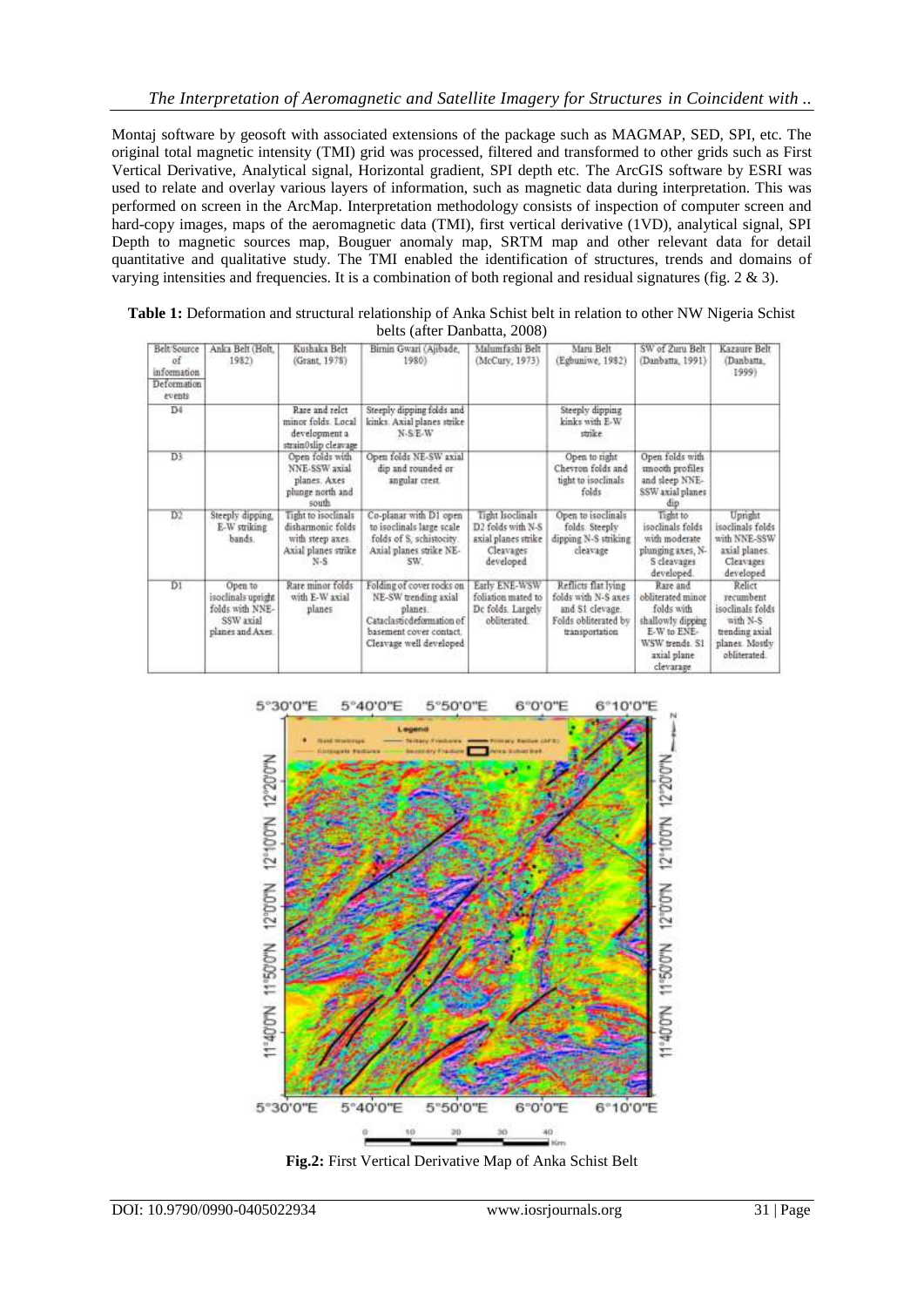

**Fig.3:** First Vertical Derivative Map (Grey Shade) of Anka Schist Belt



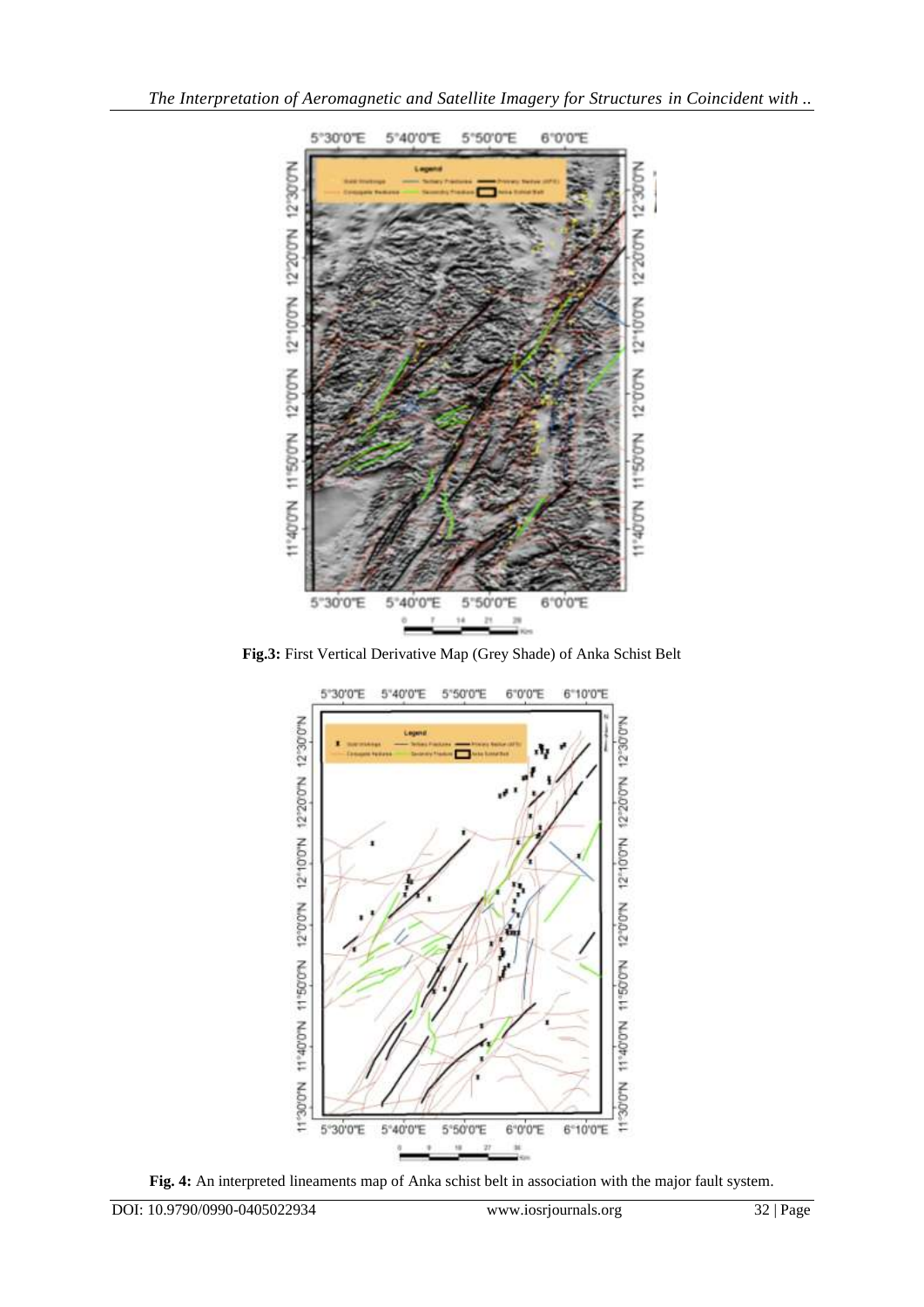

**Fig. 5:** An interpreted lineaments map of Anka schist belt in association with the major fault system (Note: the magnetic signatures)



**Fig. 6:** Gold Workings in Anka Schist Belt

### **IV. Results and Discussion**

Magnetic surveying played a major role in the delineation of metallic and non- metallic minerals (Gunn, 1993), such that mapping of appropriate stratigraphic horizons and identification of suitable structures, such as faults, folds, intrusions. are important aspects of the interpretation of magnetic data. Knowledge of the forms of anomalous responses due to different source geometry is fundamental to the estimation of magnetic source boundaries. Structural and stratigraphic signatures for mineralization are important here but these signatures are not always diagnostic, so many similar but un-mineralized zone may occur. Dickson (1997) suggested that mineralization processes can affect radioelement contents of rocks and therefore become useful tools in identification of potential mineralization. Since gold has little or no diagnostic magnetic signature, effort should be geared toward using magnetic data as an indirect tool for its zone of mineralization by identifying likely structural and geologic features favorable to mineralization. Holt (1982) used reconnaissance air-photo interpretation of the Anka belt to reveal presence of fracture systems. The fracture system digitized within the Anka schist belt include primary fracture system {The Anka Fault System, (AFS)},the Secondary fracture system and the conjugate fractures from oldest to youngest in that order. The primary fractures generally trend in a NE-SW which concurs with the trend of AFS as published in the lineament map of Nigeria Geological Survey Agency (NGSA). The secondary fractures also align parallel to the primary fractures and rarely NW-SE trends, while the conjugate/subsidiary fractures which are more prominent trends in NE-SW, N-S, NW-SE and rarely E-W (Fig. 4 & 5). The primary and secondary lineament from the study area was found to be deep seated while others are shallow. Gold workings so far encountered in the field at the time of this publication totaled 78 ranging in sizes between 5m-1500m in length and 2m-25m in width (Fig6). Over 75% of these gold workings falls within the silicified sheared zone which trend in a NNE-SSW direction for almost 80km in the eastern part of the map. On a